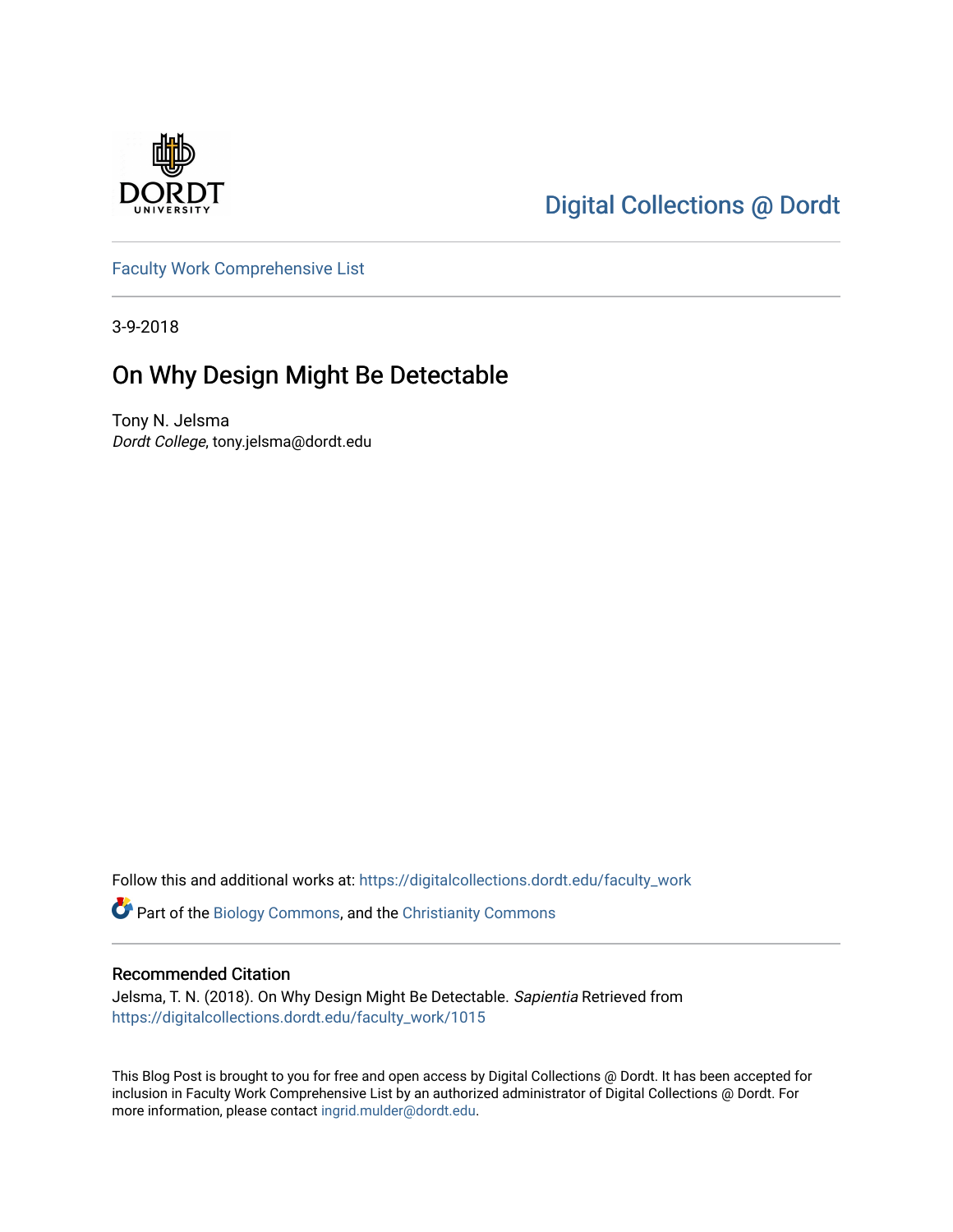### On Why Design Might Be Detectable

#### Keywords

intelligent design, developmental biology, God, life, origin

#### Disciplines

Biology | Christianity

#### **Comments**

Re-posted with permission from Sapientia, an online journal of the Carl F.H. Henry Center for Theological Understanding.

#### Online access:

<http://henrycenter.tiu.edu/2018/03/on-why-design-might-be-detectable/>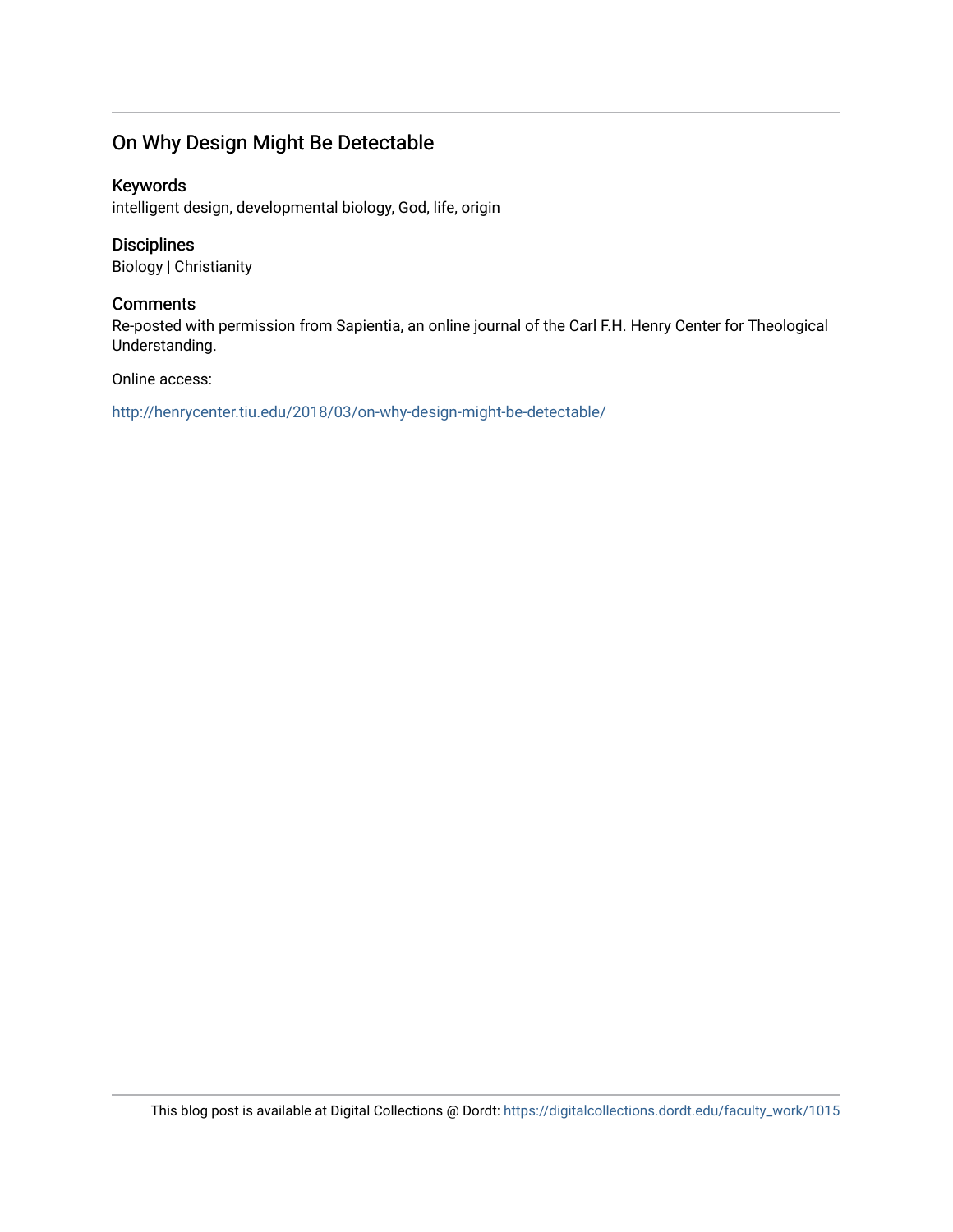# **On Why Design Might Be Detectable**

"Is purposive, intelligent design detectable by the scientific investigation of nature?" My brief answer to this would be, "I don't know." However, since you probably want something more substantial, I need to explain my position. My answer will be both theological and scientific (and yes, the question of Intelligent Design can be a scientific question).

## Considering the Question Scientifically

I like how the question is carefully worded. Intelligent Design must be *purposive* and *scientifically detectable*. One commonly used indication of Intelligent Design is specified complexity: a feature is complex and its complexity serves a purpose. A pile of rocks is complex but we cannot claim Intelligent Design unless the rocks are arranged in such a way that they accomplish an additional purpose distinct from just being a pile of rocks. Did someone arrange them to form a sculpture? Do they convey a message, like giving directions? In each case, the purpose of the design is not reducible to the chemical and physical components of the object itself. We might not always be able to infer what the purpose is but we could still infer Intelligent Design if the rocks clearly are not randomly distributed. For example, cairns may serve to indicate a trail, a burial site, a food cache, or some astronomical feature (I'm getting these examples from Wikipedia), indicating that they have been intelligently designed. Moreover, we don't need to know the identity of the designer to infer design.

Second, Intelligent Design must also be scientifically detectable. This is a bit trickier. How can we scientifically demonstrate Intelligent Design? Can we *prove* that something is designed or do we simply posit Intelligent Design as the most likely explanation? For example, we could use probabilities to show that an Intelligent Design explanation is more likely than random causes but those probabilities would be very hard to determine. Alternatively, one could argue that, given our present state of knowledge, there is no other reasonable natural explanation of the feature in question. The problem here is that there may be scenarios that we simply haven't yet discovered. Ignorance does not constitute evidence of design.

Probably the best example I know of that argues for Intelligent Design is the origin of life. A naturalistic mechanism for the origins of life has numerous challenges to overcome. These include the source of the right building blocks for life, their assembly into the correct macromolecular structures, and the formation of membranes that enclose the contents yet allow appropriate transport of nutrients and wastes across the cell membrane. One can conjure up possible scenarios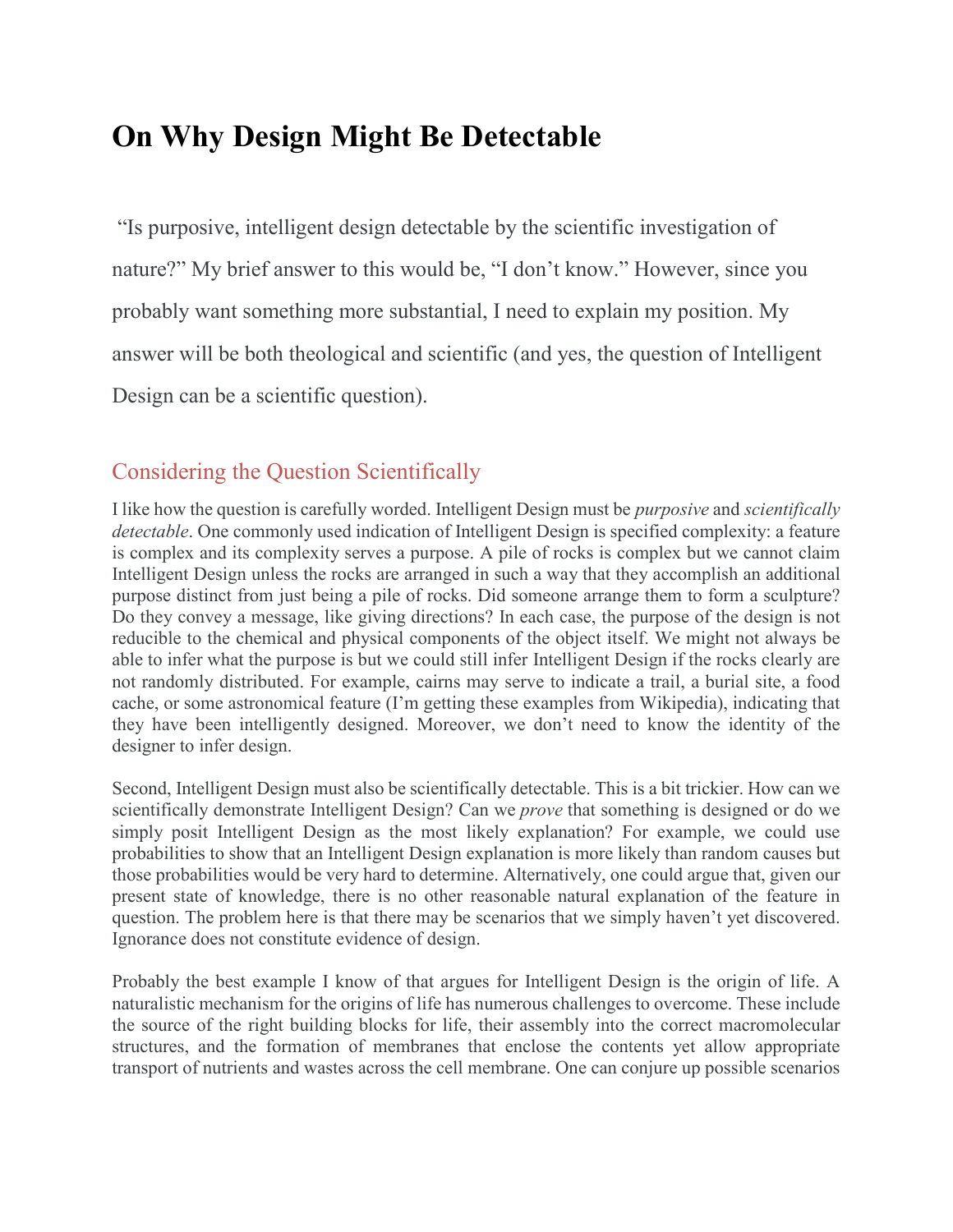for each individual challenge but the chances of all of them working at the same time and place are slim indeed.

There are other possible examples of Intelligent Design in the biological world but they are not as convincing. One such example is the Cambrian explosion, where in a very brief time, geologically speaking, most of the animal phyla first appear in the fossil record. The history of life that is recorded by the fossil record of the Cambrian period suggests a time of rapid morphological change (saltation), raising the question how such rapid change could occur by natural mechanisms. To address this challenge, studies in evolutionary developmental biology (evo-devo) have found that macroevolutionary changes are quite different from microevolutionary ones. Embryonic development occurs using a set of developmental proteins, which function at multiple stages in development to bring about the final form of the organism. Morphological change occurs when these proteins are present at different times or locations, or in different amounts. If these changes occur late in development, they will have minor effects on the final structure of the organism. However, if these changes occur early, development can take a considerably different trajectory, resulting in a drastically different organism. The challenge to such a macroevolutionary change is that such large changes are less likely to produce a functional organism, hence the term "hopeful monster" as a description of this evolutionary process. If these morphological changes are highly unlikely to produce a functional organism, this may be an indication of Intelligent Design. The weakness of this argument for Intelligent Design is that developmental processes are highly coordinated and interconnected, and thus even these drastic changes may well result in a fully functional, yet dramatically different organism. Moreover, we have not yet reproduced such changes in the lab, thus are not yet able to test how likely (and how drastic) such changes may be.

## Considering the Question Theologically

We can also view the question of Intelligent Design from a theological perspective. As a Christian, I view the designer (whether or not he manifests himself through Intelligent Design) to be God. There has been considerable debate about *how* God designs (hence this series of articles) but *that* he is the designer is a given for me. Going back to the prompting question for this article, must the creation display scientifically detectable evidences of the Creator? Paul in Romans 1:20 states that God's power and deity are clearly seen in the creation, but in what way? Must it be through miraculous works or Intelligent Design? Or is God clearly revealed in *everything* we see in creation? Critics of Intelligent Design have often accused it of being a God-of-the-gaps explanation, that is, we see evidence of God's action where natural explanations fail. But is God excluded when we find natural processes? I agree that God-of-the-gaps is a potentially dangerous position because as explanations that bridge these gaps come along, our God becomes smaller. Moreover, we must resist the temptation to stop looking for a natural explanation when we encounter an apparent example of Intelligent Design. God's action is not limited to gaps but that doesn't mean that gaps don't exist.

God is free to act in any way he wishes. If we did not have any scientific evidence to rule out a "natural" origin of the world, that wouldn't make him any less God. After all, as Christians we hold that everything that happens in the world, even the mundane, is under God's providential care. Some people may argue that such a view makes God redundant but I would disagree. We need to develop the mindset that God is involved in everything, not just the miraculous or noteworthy things.